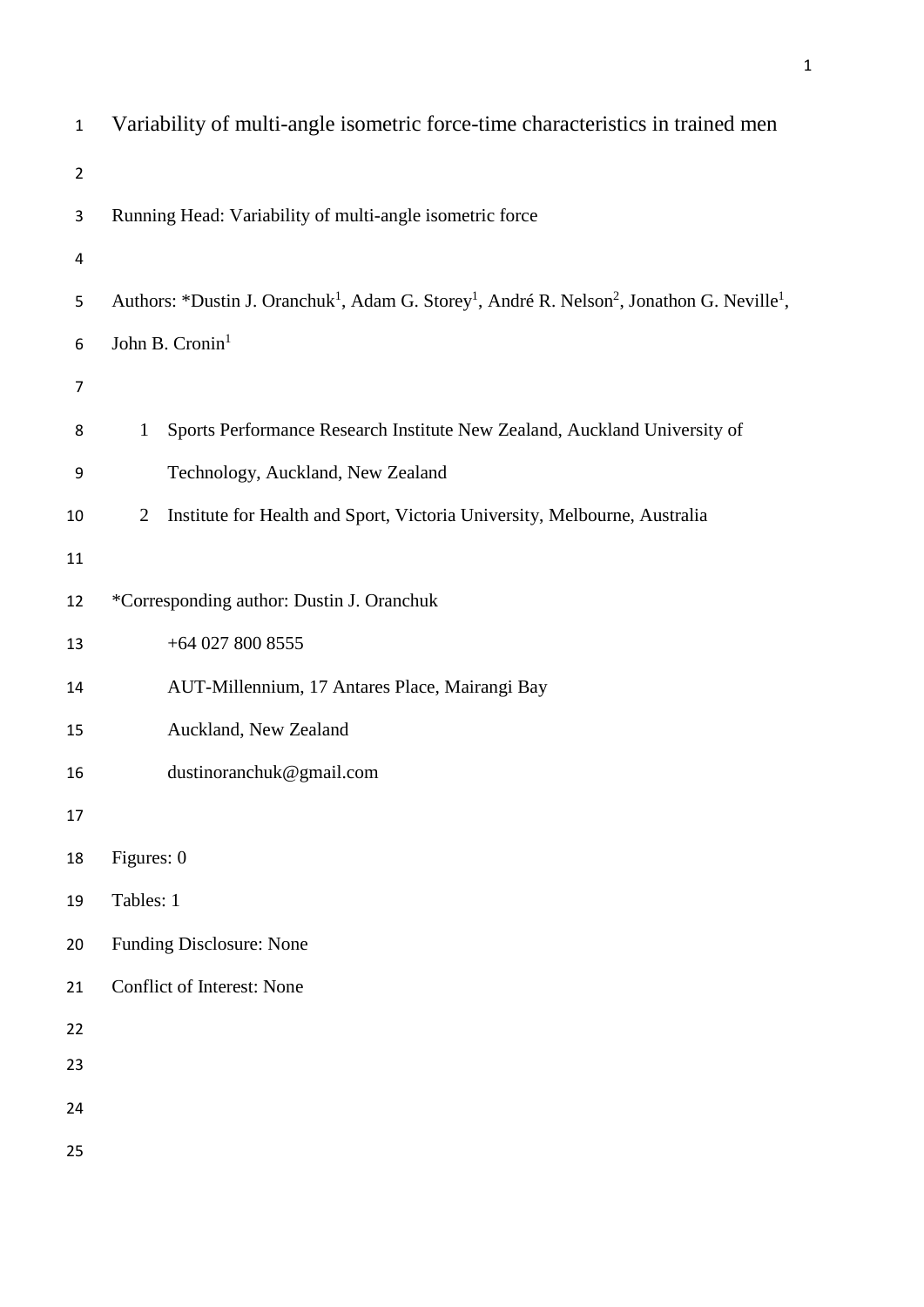## **ABSTRACT**

 Measurements of isometric force, rate of force development (RFD) and impulse are widely reported. However, little is known about the variability and reliability of these measurements at multiple angles, over repeated testing occasions in a homogenous, resistance-trained population. Thus, understanding the intersession variability of multi-angle isometric force-time characteristics provides the purpose of this paper. Three sessions of isometric knee extensions at 40º, 70º and 100º of flexion were performed by 26 subjects across 51 limbs. All assessments were repeated on three occasions separated by 5-8 days. Variability was qualified by doubling the typical error of measurement (TEM), with thresholds of 0.2-0.6 (small), 0.6-1.2 (moderate), 1.2-2.0 (large), 2.0-4.0 (very large) and >4.0 (extremely large). Additionally, variability was deemed large when the intraclass correlation coefficient (ICC) was <0.67 and coefficient of 37 variation (CV)>10%; moderate when ICC>0.67 or CV<10% (but not both); and small when both ICC>0.67 and CV<10%. Small to moderate between-session variability (ICC=0.68-0.95, CV=5.2-18.7%, TEM=0.24-0.49) was associated with isometric peak force, regardless of angle. Moderate to large variability was seen in early-stage (0-50 ms) RFD and impulse (ICC=0.60-0.80, CV=22.4-63.1%, TEM=0.62-0.74). Impulse and RFD at 0-100 ms, 0-200 ms and 100-200 ms were moderately variable (ICC=0.71-0.89, CV=11.8-42.1%, TEM=0.38-0.60) at all joint angles. Isometric peak force and late-stage isometric RFD and impulse measurements were found to have low intersession variability regardless of joint angle. However, practitioners need to exercise caution when making inferences about early-stage RFD and impulse measures due to moderate-large variability.

| 48 |  |  | <b>Keywords:</b> Force; impulse; optimal-angle; rate of force development; reliability |
|----|--|--|----------------------------------------------------------------------------------------|
|    |  |  |                                                                                        |

- 
-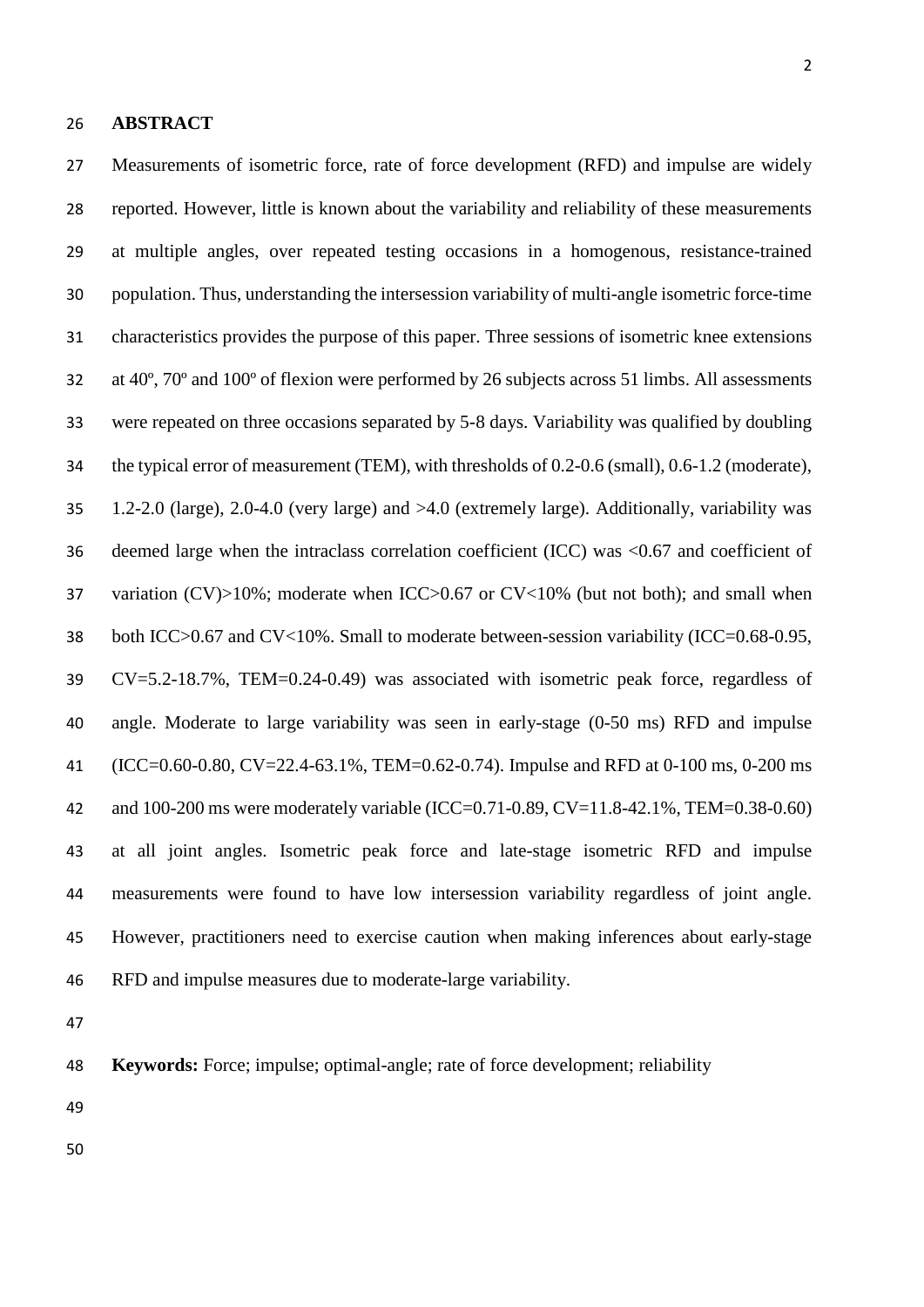#### **INTRODUCTION**

 Traditionally, the evaluation of the length-tension relationship has been completed via isokinetic derived angle of peak torque (i.e. optimal-angle) (23). However, dynamic contractions do not allow for reliable rate of force development (RFD) metrics. Additionally, eccentric evaluations require extensive familiarization and may be excessively strenuous if regular testing is required (23). As such, isometric evaluations of force, RFD and impulse are popular in general (17), athletic (6, 16), and rehabilitative (1, 5, 10) populations due to the ease of use and a high degree of safety (25). Additionally, isometric evaluations are regularly utilized to gain insight regarding neural drive and pain-induced inhibition via the rapid application of force (13), which is valuable in a variety of contexts (1, 6, 10, 19, 25). For example, Angelozzi et al. (1) reported that while peak force returned to baseline six-months after anterior cruciate ligament reconstruction, early-stage (0-30 ms, 0-50 ms, 0-90 ms) RFD remained measurably depressed 12 months post reconstruction. Furthermore, late-stage (100- 200 ms) RFD is a more sensitive means of indirectly evaluating exercise-induced muscle damage than peak force, providing value in research settings (19).

 Isometric contractions at multiple joint angles are commonly included in testing batteries (3, 11, 14) as morphological and functional adaptations to training appear to be joint angle specific (17). For example, Kubo et al. (11) observed that isometric training at long muscle lengths resulted in significantly improved isometric force from 40-110° of knee- flexion, whereas short muscle length training only improved force production from 40-80°. Thus, no between-group differences would have been detected if force production had been evaluated at a single joint angle of ≤80° (11). Furthermore, strength and rapid force production at specific joint angles may provide beneficial information to athletic and rehabilitative populations. For instance, many knee and hamstring injuries occur at, or near, full extension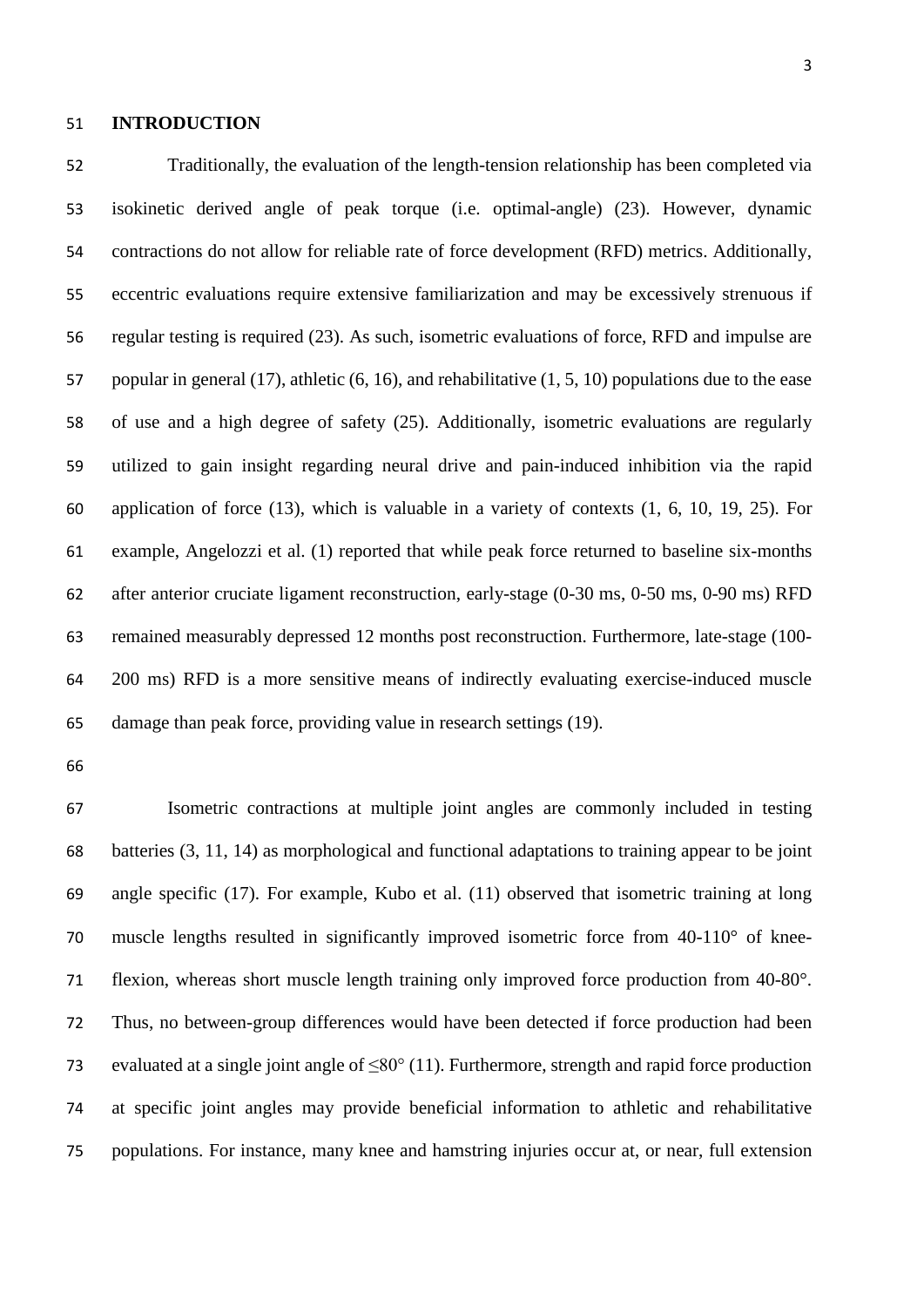(7), and strength near the end-range of motion is a strong indicator of recovery (4). Alternatively, high force outputs at long muscle lengths critical to performance for athletes such as weightlifters (22). Therefore, isometric evaluation of muscle properties should take place at multiple angles, i.e. whole muscle length-tension relationship (23).

 While multi-angle isometric assessments have the potential to be useful in athletic and rehabilitation settings, several limitations have been identified by researchers. For example, nine of 26 papers included in a recent systematic review of isometric resistance training included multi-angle isometric assessments (17). However, only six reported reliability, and in three, variability was only derived from a single session (i.e. within-trial variation) (17), which 86 has limited application to test-retest methodologies. Additionally, each study in the review (17), and the earlier cited studies do not report their own reliabilities (5, 10, 16, 19), or report only a single statistic, with a mixture of intraclass coefficient correlation (ICC) (1, 3), or the coefficient of variation (CV) (11, 14). Moreover, while peak force was highly reliable (ICC=0.80-0.99) across seven accepted studies, a systematic review of closed-chain isometric assessments (6) only reported pooled ICCs, which raises some issues. For example, while it is the most commonly reported reliability statistic, the ICC is overly reliant on between-subject variability, which minimally affects typical error of measure (TEM) and CVs (8, 20). Another limitation was the distinct lack of resistance-trained subjects as none of the papers included in the aforementioned systematic review included subjects with any substantial strength training history (17). Furthermore, the variability of RFD and impulse are seldom reported (1, 3). Therefore, the primary purpose of this technical report is to provide a comprehensive analysis of the variability of a multi-angle isometric knee extension assessment over three testing sessions in resistance-trained subjects. The findings of this report will provide greater insight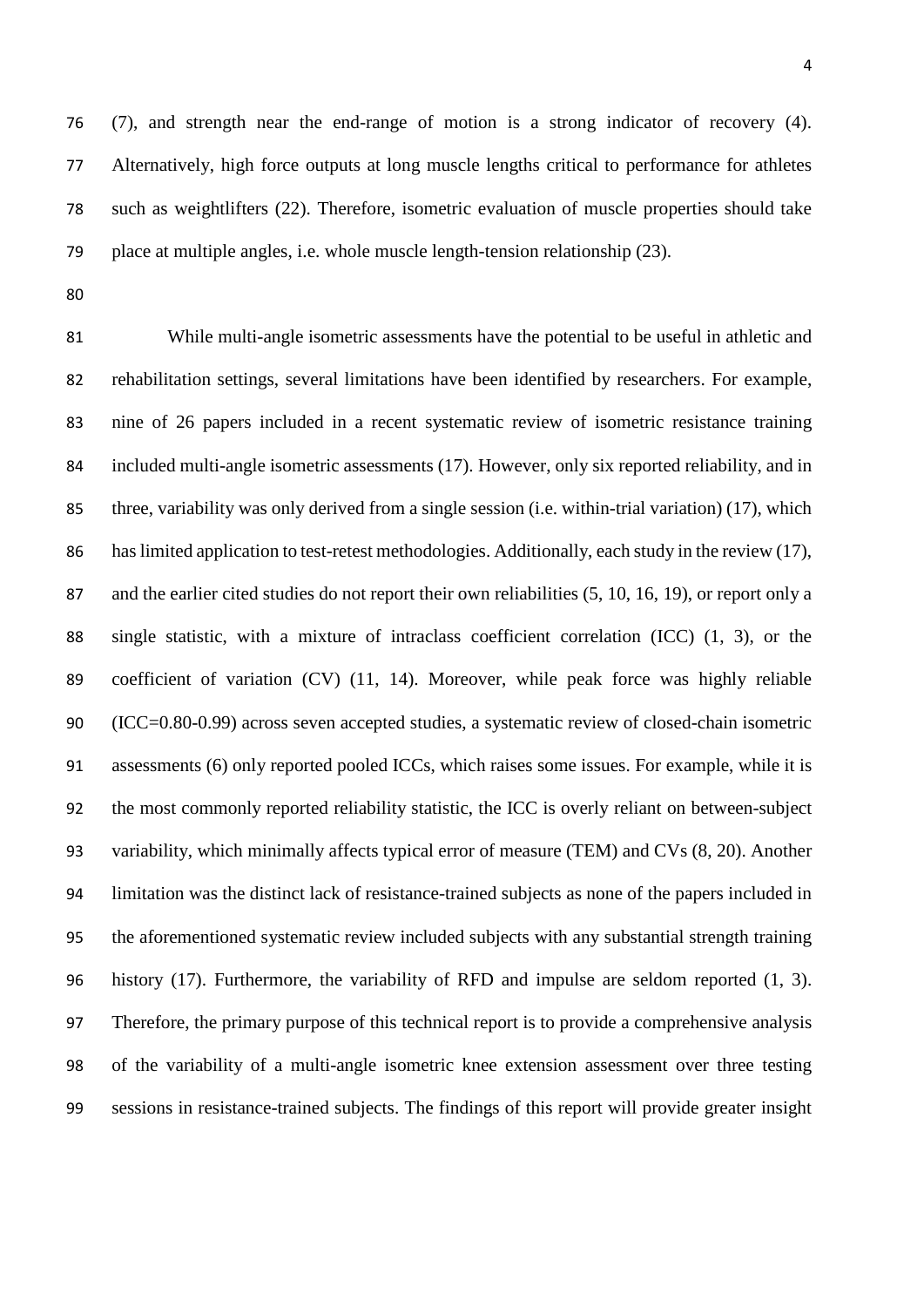into isometric measures that can be used with confidence in test-retest methodologies that are quantifying longitudinal changes.

# **METHODS**

### **Experimental design**

 Isometric force-time characteristics of the knee extensors were examined using a repeated measures study design. Subjects were tested on three separate occasions, with 5-8 days between sessions. Each session followed identical sequencing of testing including a series 108 of isometric contractions at short (40 $^{\circ}$ ), medium (70 $^{\circ}$ ), and long (100 $^{\circ}$ ) muscle lengths (0 $^{\circ}$ =full extension). Intersession variability of peak force, early (0-50 ms) and late-stage (0-100 ms, 0- 200 ms, 100-200 ms) RFD and impulse were examined via ICC, CV, and TEM.

# **Subjects**

113 Twenty-six healthy, resistance-trained males (28.8 $\pm$ 4.8 years, 180.2 $\pm$ 7.7 cm, 81.8 $\pm$ 11.8 kg) volunteered. To minimize training effects from the testing procedures, all subjects were 115 required to have at least six months of resistance training experience  $(21)$   $(2.53\pm0.76)$ 116 sessions·week<sup>-1</sup>), and be free of musculoskeletal injuries in the three months before data collection. Participants were instructed to maintain their current level of physical activity throughout the data collection period apart from refraining from strenuous physical activity in the 72 hours before each session. Additionally, participants were instructed to avoid alcohol, caffeine, and other ergogenic aids for at least 24 hours before each session. The Auckland University of Technology Research Ethics Committee approved the study (18/232), and all subjects gave written informed consent after being informed of the risks and benefits of participation.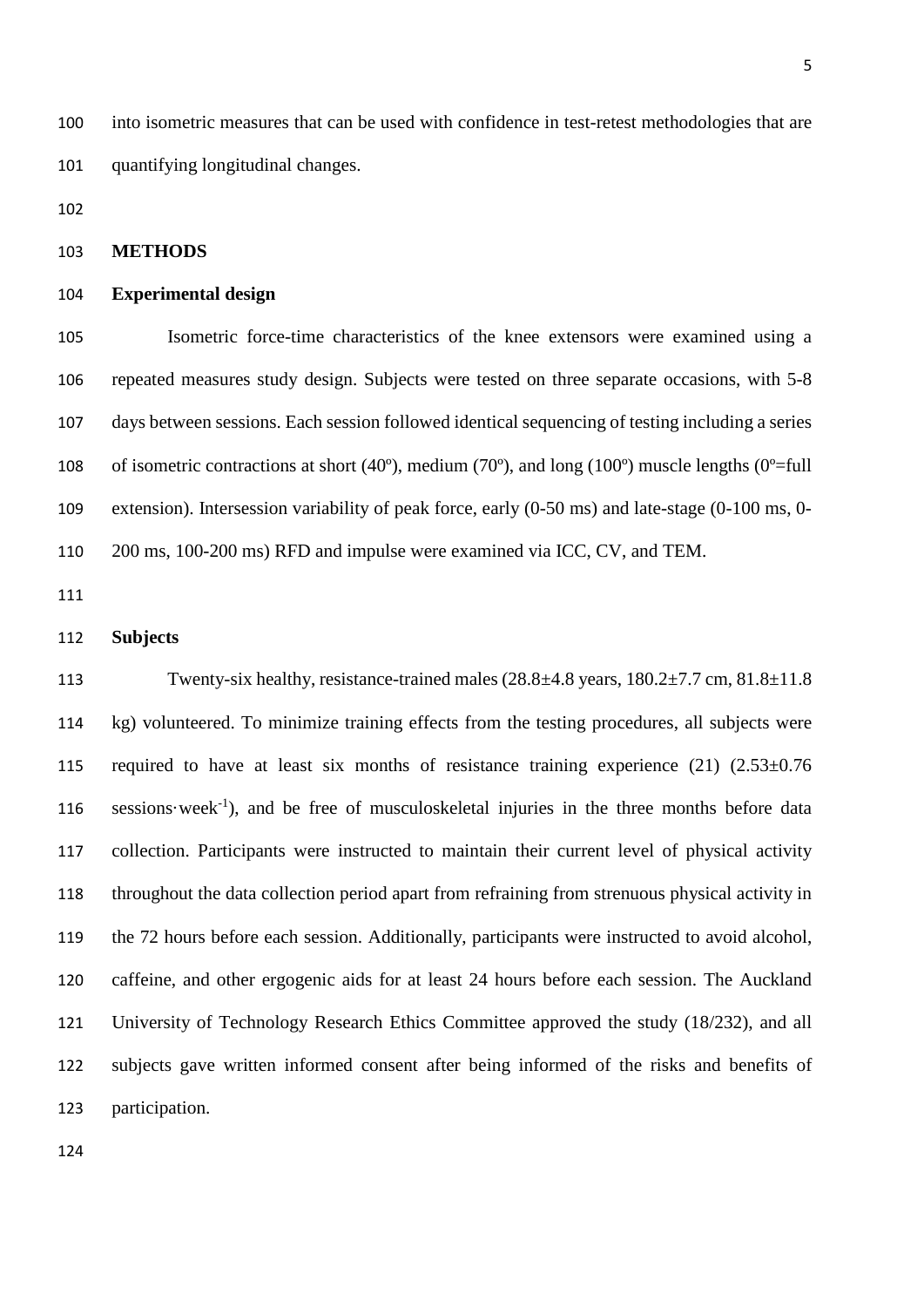#### **Testing procedures**

#### *Isometric testing*

 Participants warmed up by cycling at a low to moderate resistance using a self-selected pace for five minutes. Participants were seated upright on the isokinetic dynamometer (CSMi; Lumex, Ronkonkoma, NY, USA) at a hip angle of 85º, with shoulder, waist and thigh straps to reduce body movement during contractions. The shin-pad force was ~5 cm superior to the medial malleoli. Participants were required to hold the handles at the sides of the chair, and the non-working limb was positioned behind a restraining pad. Knee alignment was determined by visual inspection and unloaded knee extensions to ensure proper joint tracking. Dynamometer settings were recorded and matched for all subsequent sessions.

 Once fitted to the dynamometer, participants underwent a series of extensions and flexions of the knee to determine the safety stop positions and calibrate to the gravity correction. Participants then completed a standardized warmup of submaximal concentric contractions of 30%, 50%, 70%, 85% and 100% of perceived maximal voluntary contraction. Each warm-up contraction was initiated and terminated at 105° and 5° of knee flexion, respectively. Sixty seconds after the completion of the isokinetic warm-up, the participants' knee was positioned at 40º of flexion where one familiarization isometric knee extension at 50% of maximal voluntary isometric contraction (MVIC) was performed. Subsequently, two MVICs lasting four seconds were completed with 30 seconds separating each contraction. Participants were instructed to contract "as fast and hard as possible" following a countdown of "3-2-1-go!" (13). All athletes were given strong verbal encouragement along with visual feedback of the force-time tracing during each trial (13). Participants were also instructed to avoid any pre-tension and countermovement of the knee extensors while the live force-time trace was carefully inspected by the examiner leading up to each contraction (13). The cut-off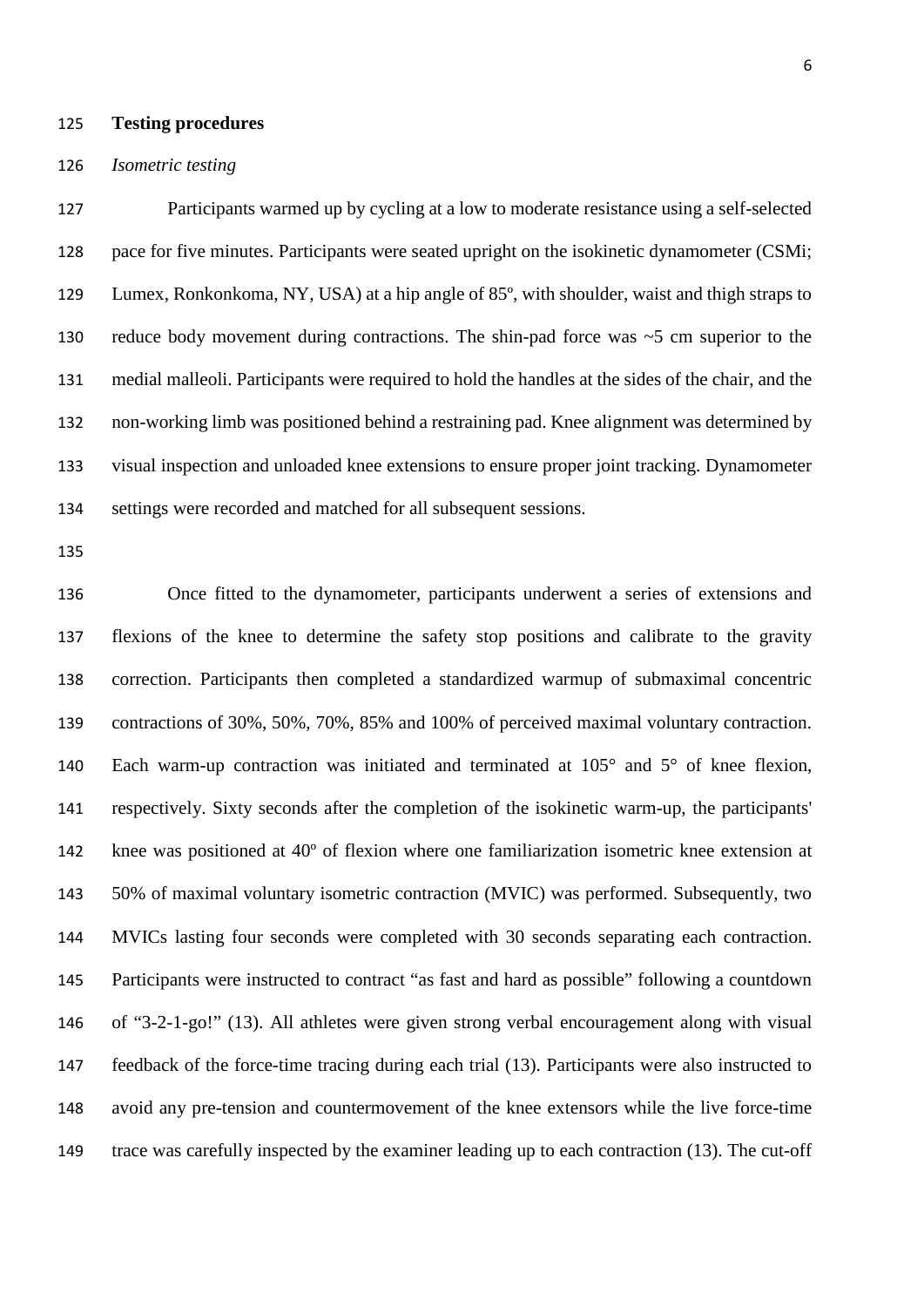for pre-tension was set at 10 N. Any contractions with a clear countermovement or an unsteady baseline were rejected and repeated (13). The subjects then completed the same series at 70º and 100º of knee flexion with 60 seconds of rest between angles. The isometric contractions were always performed in series from short to long muscle lengths to avoid greater muscle damage and fatigue synonymous with contractions at long muscle lengths (14). Following the final isometric contraction, the isokinetic warm-up and isometric assessment were repeated on the opposite limb. Limb order was randomized throughout the three testing sessions and counterbalanced over the sample. All isokinetic and isometric contractions were collected, without filtering, via a custom-made software (LabVIEW; National Instruments, New Zealand) sampling at 2000 Hz (13).

## *Data processing and analysis*

 Data were analyzed via a customized MATLAB (MathWorks, Natick, MA) script. All dynamometer data was divided by the length of the lever arm, in meters, to normalize the difference in shank length between subjects. Following an initial manual inspection of the raw data, isometric forces over 200 N were identified to signify a full contraction and eliminate false contractions. A peak detection algorithm was implemented to detect and identify the instantaneous peak force of each contraction. The on-set of effort was determined via visual inspection and a manual section of each force-time curve (13). The same researcher determined on-set of effort by visually detecting the last trough before force deflected above the range of 170 the baseline noise (13). Rate of force development and impulse were calculated for 0-50 ms, 0-100 ms, 0-200 ms, and 100-200 ms, based on the manual onset of effort detection (13).

#### **Statistical analysis**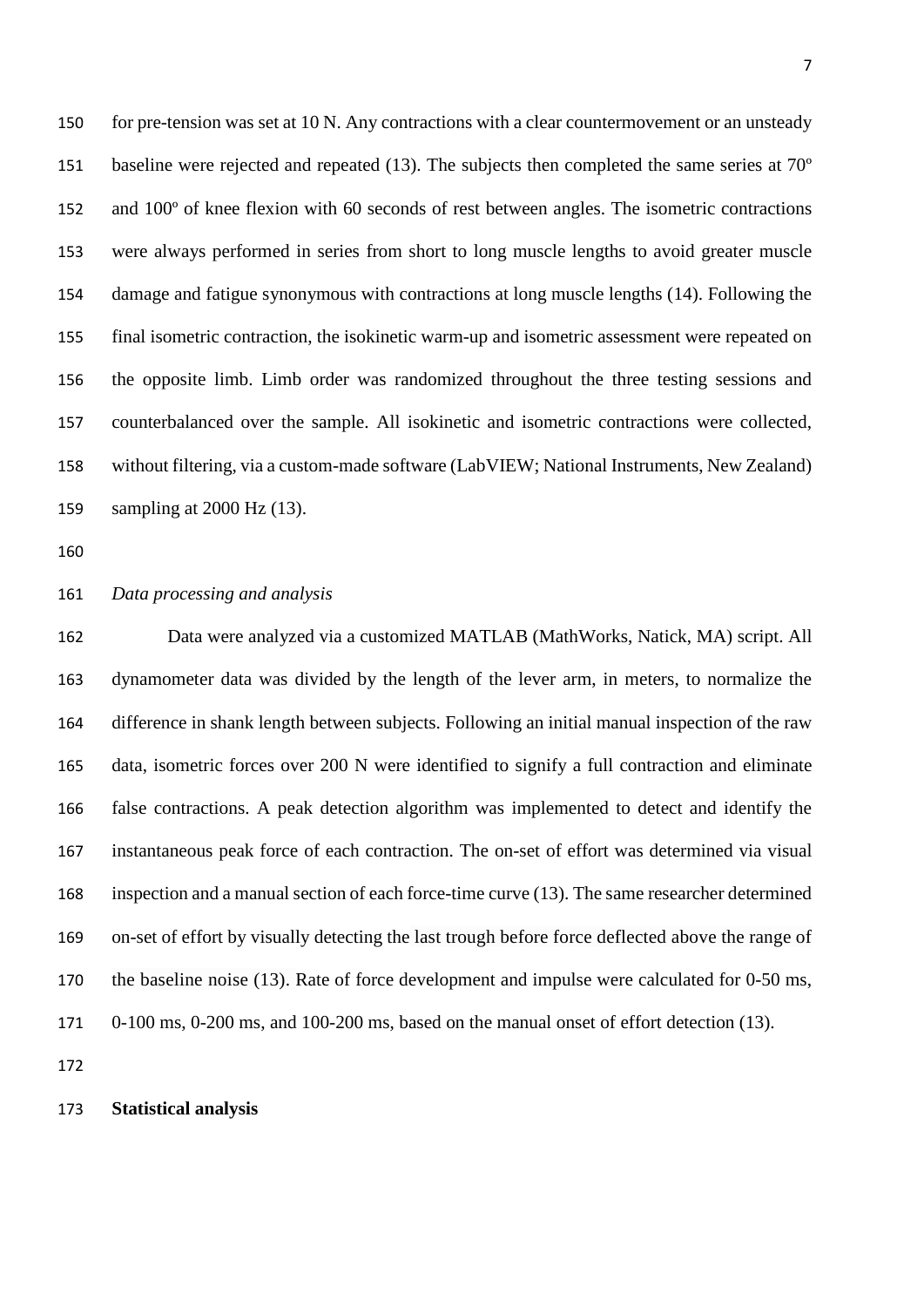| 174 | Mean, and standard deviation was calculated for all variables. All data were log-                    |
|-----|------------------------------------------------------------------------------------------------------|
| 175 | transformed to correct for heteroscedastic effects and analyzed using an Excel (version 2016;        |
| 176 | Microsoft Corporation, Redmond, WA) spreadsheet (8, 15). Intersession analysis was                   |
| 177 | performed on the mean results of the variables for each session. The ICC and CV were used to         |
| 178 | explore relative and absolute variability respectively. An ICC<0.67 and $CV>10\%$ were deemed        |
| 179 | as having large variability, moderate variability when either the ICC $>0.67$ or the CV $<$ 10%, but |
| 180 | not both, and small variability when ICC>0.67 and CV<10% (12, 15). Variability was also              |
| 181 | examined via TEM to provide the reader with a practical interpretation of the magnitude of           |
| 182 | error expected for any change in the mean (12, 15). Magnitudes for effects were calculated by        |
| 183 | doubling the TEM result $(12, 15)$ with thresholds of 0.2-0.6 (small), 0.6-1.2 (moderate), 1.2-      |
| 184 | 2.0 (large), 2.0-4.0 (very large) and $>4.0$ (extremely large) (9, 12, 15).                          |
| 185 |                                                                                                      |
| 186 | <b>RESULTS</b>                                                                                       |
| 187 | Variability data for multi-angle isometric force, RFD and impulse measures are found                 |
| 188 | in Table 1.                                                                                          |
| 189 |                                                                                                      |
| 190 | (Table 1. About here)                                                                                |
| 191 |                                                                                                      |
| 192 | Small to moderate variabilities were found for isometric peak force (ICC=0.80-0.93,                  |
| 193 | CV=6.7-11.5%, TEM=0.28-0.49) while late-stage (0-100, 100-200, 0-200 ms) RFD                         |
| 194 | (ICC=0.67-0.88, CV=10.4-21.5%, TEM=0.37-0.74) and impulse (ICC=0.77-0.89, CV=21.5-                   |
| 195 | 42.1%, TEM=0.36-0.56) were moderately variable regardless of angle between sessions one-             |
| 196 | two and two-three. However, moderate to large variability were found for early-stage (0-50)          |
| 197 | ms) RFD (ICC=0.60-0.71, CV=22.4-33.7%, TEM=0.64-0.82) and impulse (ICC=0.68-0.80,                    |
| 198 | $CV=32.9-63.1\%, TEM=0.51-0.70).$                                                                    |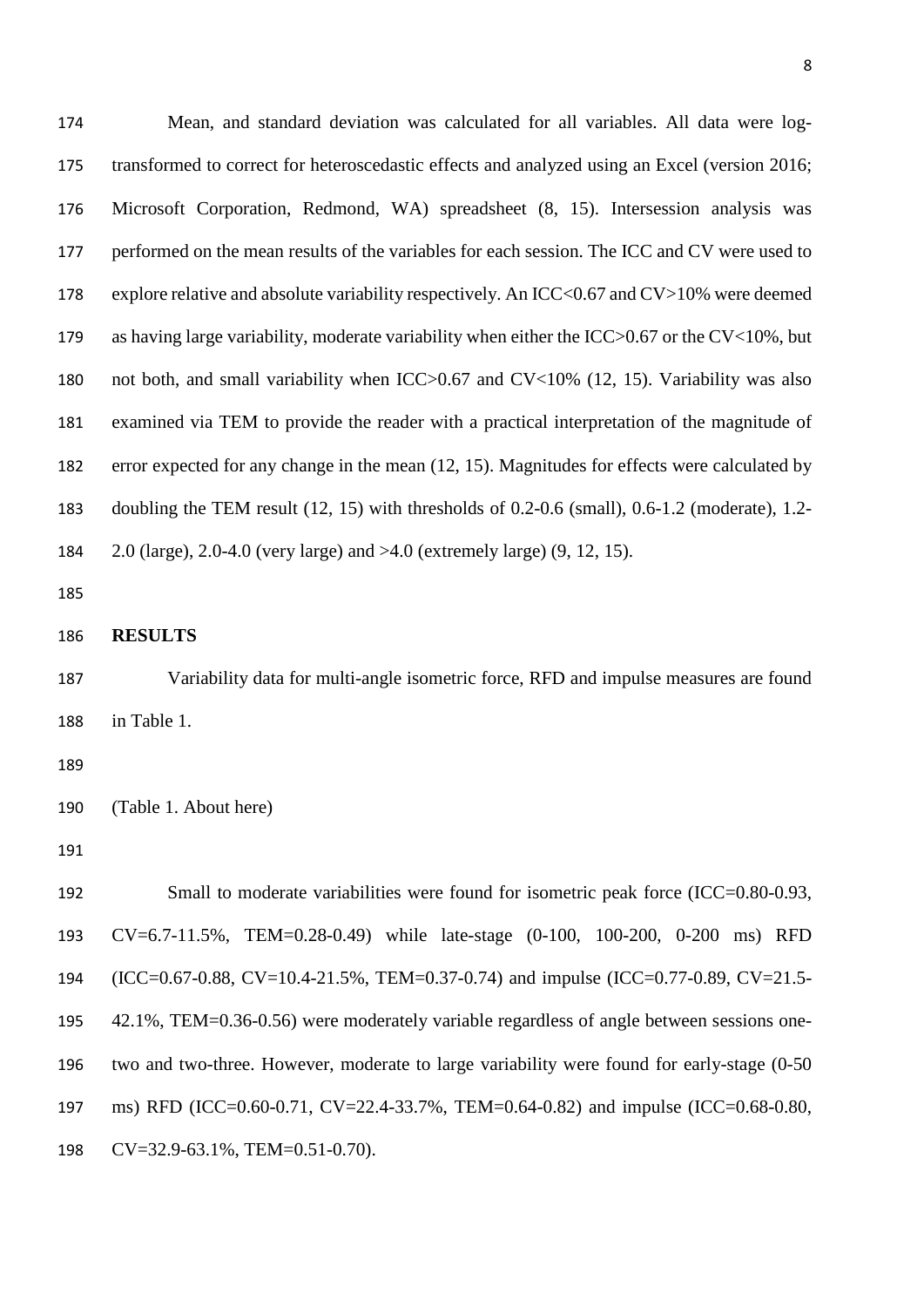#### **DISCUSSION**

 A comprehensive analysis of the variability associated with isometric peak force, RFD and impulse at multiple angles during knee extension, in a homogenous resistance-trained population was previously lacking. This study addressed these limitations with the primary findings being: 1) peak force is minimally variable, 2) late-stage RFD and impulse are moderately variable, and 3) early-stage RFD and impulse hold moderate to large variability.

 Small to moderate variability (ICC=0.80-0.93, CV=6.7-11.5%, TEM=0.28-0.49) was associated with isometric peak force regardless of joint angle, meaning that practitioners and researchers can be confident in using this metric across angles. Our findings corroborate previous reports, in that late (ICC=0.67-0.89, CV=10.4-42.1%, TEM=0.36-0.74), but not early- stage (ICC=0.60-0.80, CV=22.4-63.1%, TEM=0.51-0.82) RFD and impulse, are relatively stable between testing occasions regardless of joint angle (13, 18). For example, Palmer, 213 Pineda, and Durham recently reported highly reliable peak force (ICC=0.84-0.90, CV=6.6- 12%) and late-stage RFD (ICC=0.81, CV=12.3-19.4%), while peak and early-stage RFD (ICC=0.55-0.85, CV=17.3-55.9%) were much less consistent across two sessions in a multi- angle isometric squat (18). No systematic bias was observed between sessions one-two, indicating a negligible learning effect and that the assessments need very little familiarisation in trained subjects.

 From the findings of this technical report, reporting early-stage RFD (1, 19) would seem questionable, supporting the decisions of researchers who have declined to include rapid force production earlier than a 100 ms threshold (3). However, it is important to note that large intersession variability does not necessarily preclude early-stage RFD or impulse from holding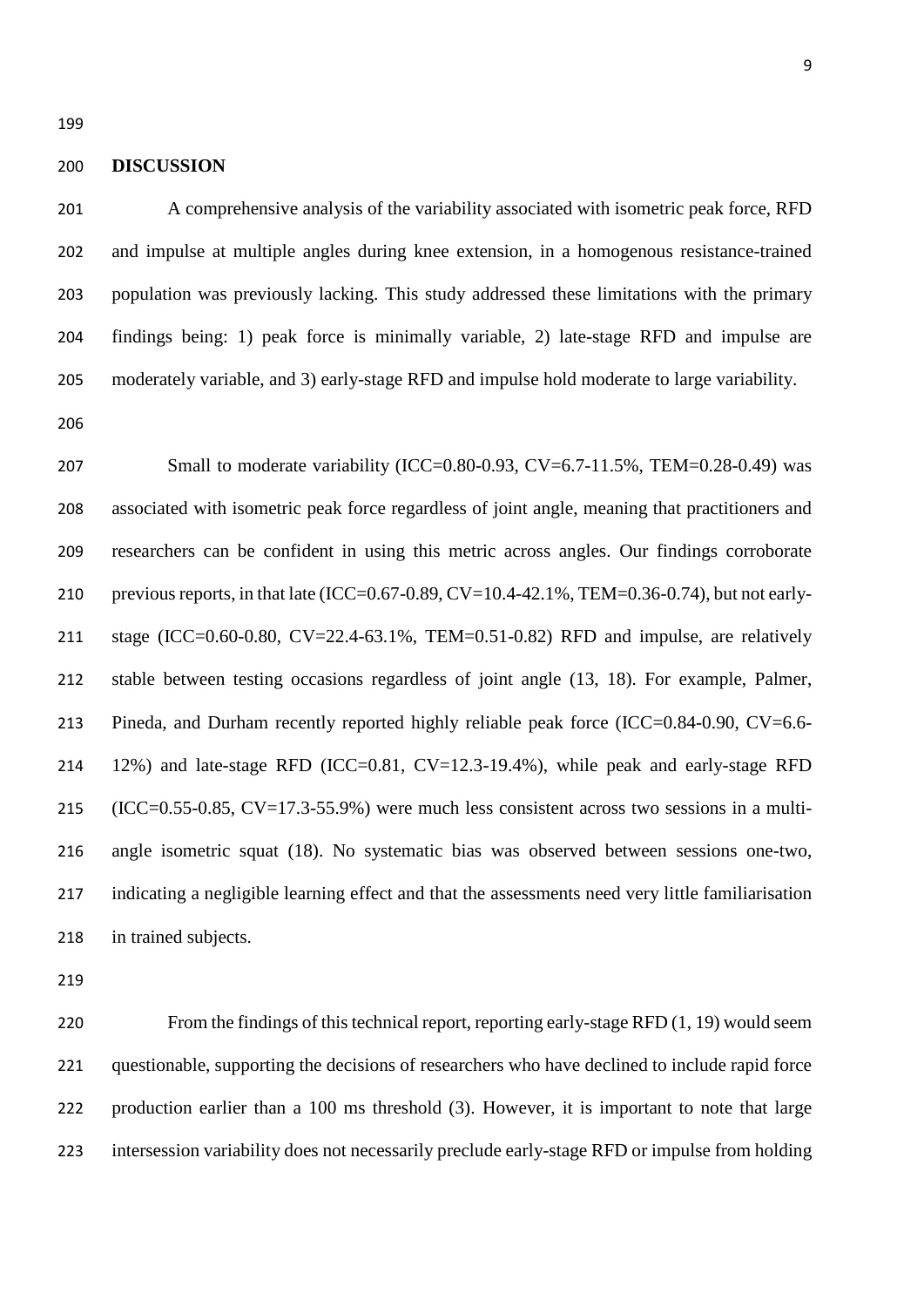224 value if the smallest detectable change is known. For example, Krafft (10) and Angelozzi (1), reported relatively large improvements in peak (98.4-103.6%, Cohen's *d*=0.58-1.06) and early- stage RFD (20.3-41.7%, *d*=0.35-0.44) throughout recovery from anterior cruciate ligament reconstruction, which may have surpassed the smallest detectable change. However, neither study reported the information required to calculate the smallest detectable change in their population. Alternatively, well-trained athletic populations are unlikely to experience large enough improvements in early-stage RFD and impulse to overcome the moderate to large intersession variability (21).

 While the primary aim of this report was achieved, readers should be cognizant of the limitations. All contractions were performed in a commercial dynamometer, where deformation of the seat and tissues of the subject may result in small shifts in the prescribed joint angle when compared to custom-made apparatus (2, 13). While the slight deviation in joint angle should not affect intersession variability, practitioners should be aware that the reported force, RFD and impulse data may not be interchangeable with other equipment set- ups (2, 13). Future research should examine other movements (e.g. knee flexion, dorsiflexion) and populations (e.g. females, elderly, untrained, rehabilitative) to have a full understanding of the utility and reproducibility of multi-angle isometric force-time characteristics. Finally, while precedence exists for the specific statistical inference cut-offs in this article (12, 15), it is important to note that universal consensus is not possible (20, 24). Therefore, readers may wish to apply their own inferences based on their specific contexts.

# **PRACTICAL APPLICATIONS**

 This was the first study to undertake a comprehensive analysis of knee extension force-time variability across multiple joint angles and testing occasions. Peak force, and late-stage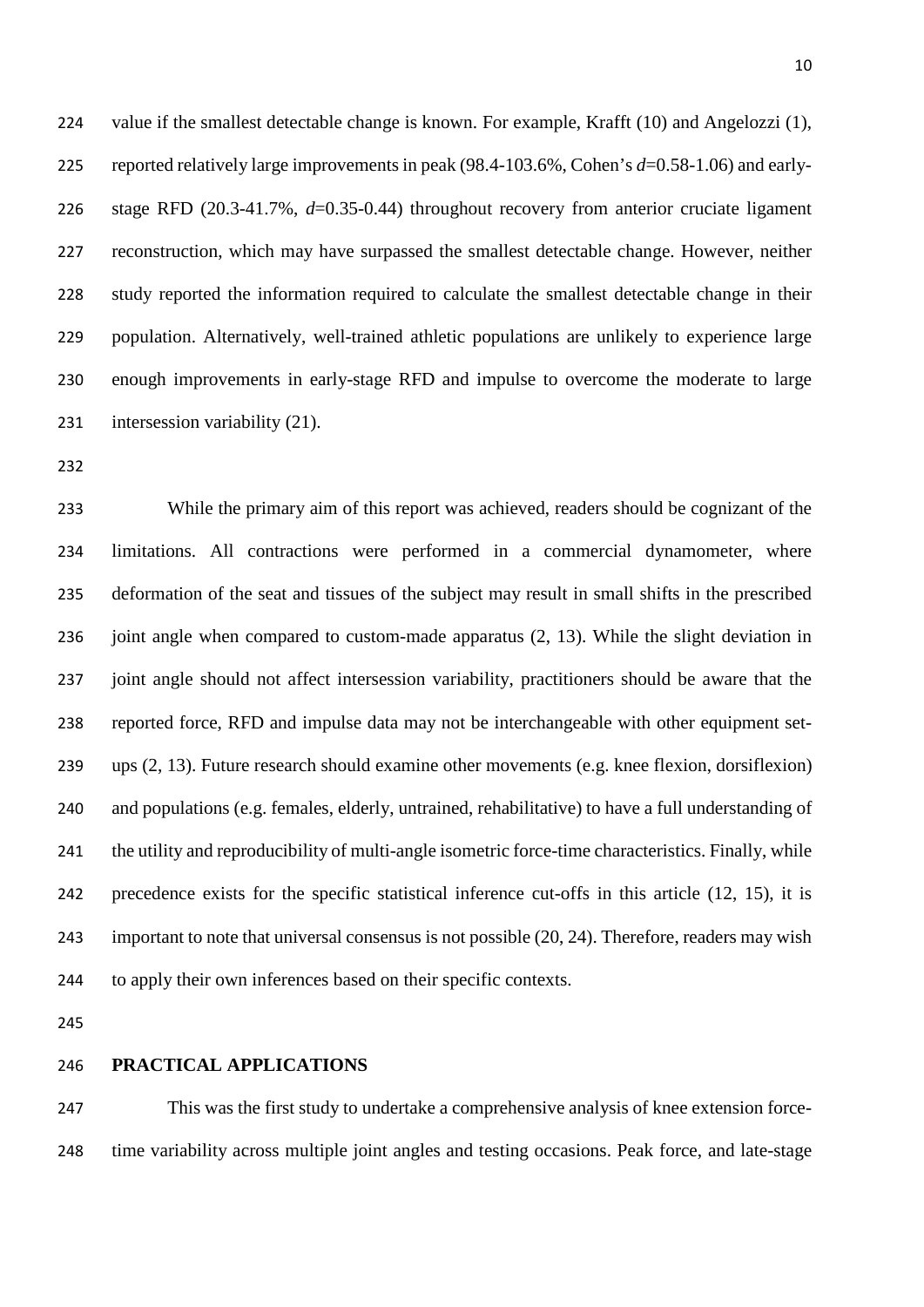RFD and impulse were the most stable measures at all assessed angles, indicating that the whole muscle length-tension relationship can be determined for knee extension. However, practitioners should avoid reporting early-stage (0-50 ms) RFD and impulse, due to moderate to large intersession variability. Additionally, practitioners should be aware that outcome measures with moderate to large variability require larger training-induced adaptations before they can be sure that real changes have occurred. It also appears that there is minimal learning involved with the testing, so familiarisation and assessment can occur in the same session with well-trained individuals. Readers may wish to calculate the smallest worthwhile change from table 1; however, it is critical to realize that these data are only applicable to a resistance-trained male population. In summation, isometric peak force, and late-stage RFD and impulse have low to moderate variability regardless of joint angle and therefore, can be used with confidence to demonstrate the force capability of knee extensors.

## **REFERENCES**

- 1. Angelozzi M, Madama M, Corsica C, Calvisi V, Properzi G, McCaw ST, and Cacchio A. Rate of force development as an adjunctive outcome measure for return-to-sport decisions after anterior cruciate ligament reconstruction. *J Orthop Sports Phys Ther* 42: 772-780, 2012.
- 2. Arampatzis A, Karamanidis K, De Monte G, Stafilidis S, Morey-Klapsing G, and Büggemann P. Differences between measured and resultant joint moments during voluntary and artificially elicited isometric knee extension contractions. *Clin Biomech* 19: 277-283, 2004.
- 3. Bogdanis GC, Tsoukos A, Methenitis SK, Selima E, Veligekas P, and Terzis G. Effects of low volume isometric leg press complex training at two knee angles on force-angle relationship and rate of force development. *Eur J Sport Sci* 19: 345-353, 2018.
- 4. Cavanaugh JT and Powers M. ACL rehabilitation progression: Where are we now? *Curr Rev Musculoskelet Med* 10: 289-296, 2017.
- 5. Cichanowski HR, Schmitt JS, Johnson RJ, and Niemuth PE. Hip strength in collegiate female athletes with patellofemoral pain. *Med Sci Sports Exerc* 39: 1227-1232, 2007.
- 6. Drake D, Kennedy R, and Wallace E. The validity and responsiveness of isometric lower body multi-joint tests of muscular strength: A systematic review. *Sports Med Open* 3: 1-11, 2017.
- 7. Escamilla RF, Macleod TD, Wilk KE, Paulos L, and Andrews JR. Anterior cruciate ligament strain and tensile forces for weight-bearing and non-weight-bearing exercises: a guide to exercise selection. *J Orthop Sports Phys Ther* 42: 208-220, 2012.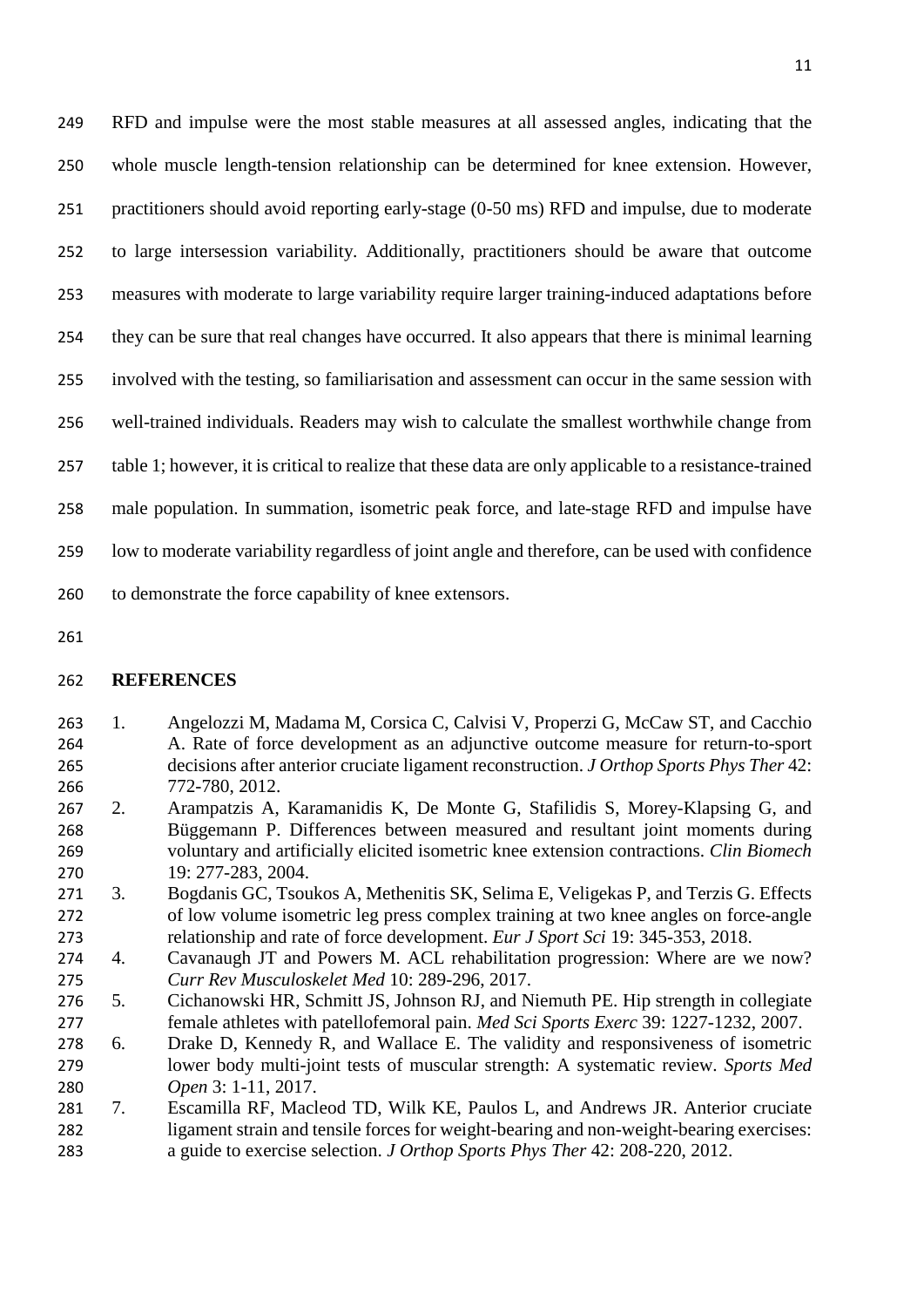- 8. Hopkins WG. Measures of reliability in sports medicine and science. *Sports Med* 30: 1-15, 2000.
- 9. Hopkins WG, Marshall SW, Batterham AM, and Hanin J. Progressive statistics for studies in sports medicine and exercise science. *Med Sci Sports Exerc* 41: 2009, 2009.
- 10. Krafft FC, Sterrer BJ, Stein T, Ellermann A, Flechtenmarcher J, Eberle C, Sell S, and Potthast W. How does functionality proceed in ACL reconstructed subjects? Proceeding of functional performance from pre- to six months post-ACL reconstruction. *PLoS One* 12: e0178430, 2017.
- 11. Kubo K, Ohgo K, Takeishi R, Yoshinaga K, Tsunoda N, Kanehisa H, and Fukunaga T. Effects of isometric training at different knee angles on the muscle–tendon complex in vivo. *Scand J Med Sci Sports* 16: 159-167, 2006.
- 12. Lenetsky S, Brughelli M, Nates RJ, Cross MR, and Lormier AV. Validity and reliability of punching impact kinetics in untrained participants and experienced boxers. *J Strength Cond Res* 32: 1838-1842, 2018.
- 13. Maffiuletti NA, Aagaard P, Blazevich AJ, Folland J, Tillin N, and Duchateau J. Rate of force development: Physiological and methodological considerations. *Eur J Appl Physiol* 116: 1091-1116, 2016.
- 14. Noorkoiv M, Nosaka K, and Blazevich AJ. Neuromuscular adaptations associated with knee joint angle-specific force change. *Med Sci Sports Exerc* 46: 1525-1537, 2014.
- 15. Oranchuk DJ, Nelson AR, Storey AG, and Cronin JB. Variability of regional quadriceps architecture in trained men assessed by B-mode and extended-field-of-view ultrasonography. *Int J Sports Physiol Perform* Ahead of print, 2019.
- 16. Oranchuk DJ, Robinson TL, Switaj ZJ, and Drinkwater EJ. Comparison of the hang high-pull and loaded jump squat for the development of vertical jump and isometric force-time characteristics. *J Strength Cond Res* 33: 17-24, 2019.
- 17. Oranchuk DJ, Storey AG, Nelson AR, and Cronin JB. Isometric training and long-term adaptations; effects of muscle length, intensity and intent: A systematic review. *Scand J Med Sci Sports* 29: 484-503, 2019.
- 18. Palmer TB, Pineda JG, and Durham RM. Effects of knee position on the reliability and production of maximal and rapid strength characteristics during an isometric squat test. *J Appl Biomech* 34: 111-117, 2018.
- 19. Penailillo L, Blazevich A, Numazawa H, and Nosaka K. Rate of force development as a measure of muscle damage. *Scand J Med Sci Sports* 25: 417-427, 2015.
- 20. Prescott RJ. Editorial: Avoid being tripped up by statistics: Statistical guidance for a successful research paper. *Gait Posture* 72: 240-249, 2019.
- 21. Ratamess NA, Alvar BA, Evetoch TK, Housh TJ, Kibler WB, Kraemer WJ, and Triplett NT. American College of Sports Medicine position stand. Progression models in resistance training for healthy adults. *Med Sci Sports Exerc* 41: 687-708, 2009.
- 22. Storey A and Smith HK. Unique aspects of competitive weightlifting: Performance, training and physiology. *Sports Med* 42: 769-790, 2012.
- 23. Timmins RG, Shield AJ, Williams MD, and Opar DA. Is there evidence to support the use of the angle of peak torque as a marker of hamstrings injury and re-injury risk. *Sports Med* 46: 7-13, 2015.
- 24. Weir JP. Quantifying test-retest reliability using the intraclass correlation coefficient and the SEM. *J Strength Cond Res* 19: 231-240, 2005.
- 25. Wilson GJ and Murphy AJ. The use of isometric tests of muscular function in athletic assessment. *Sports Med* 22: 19-37, 1996.
-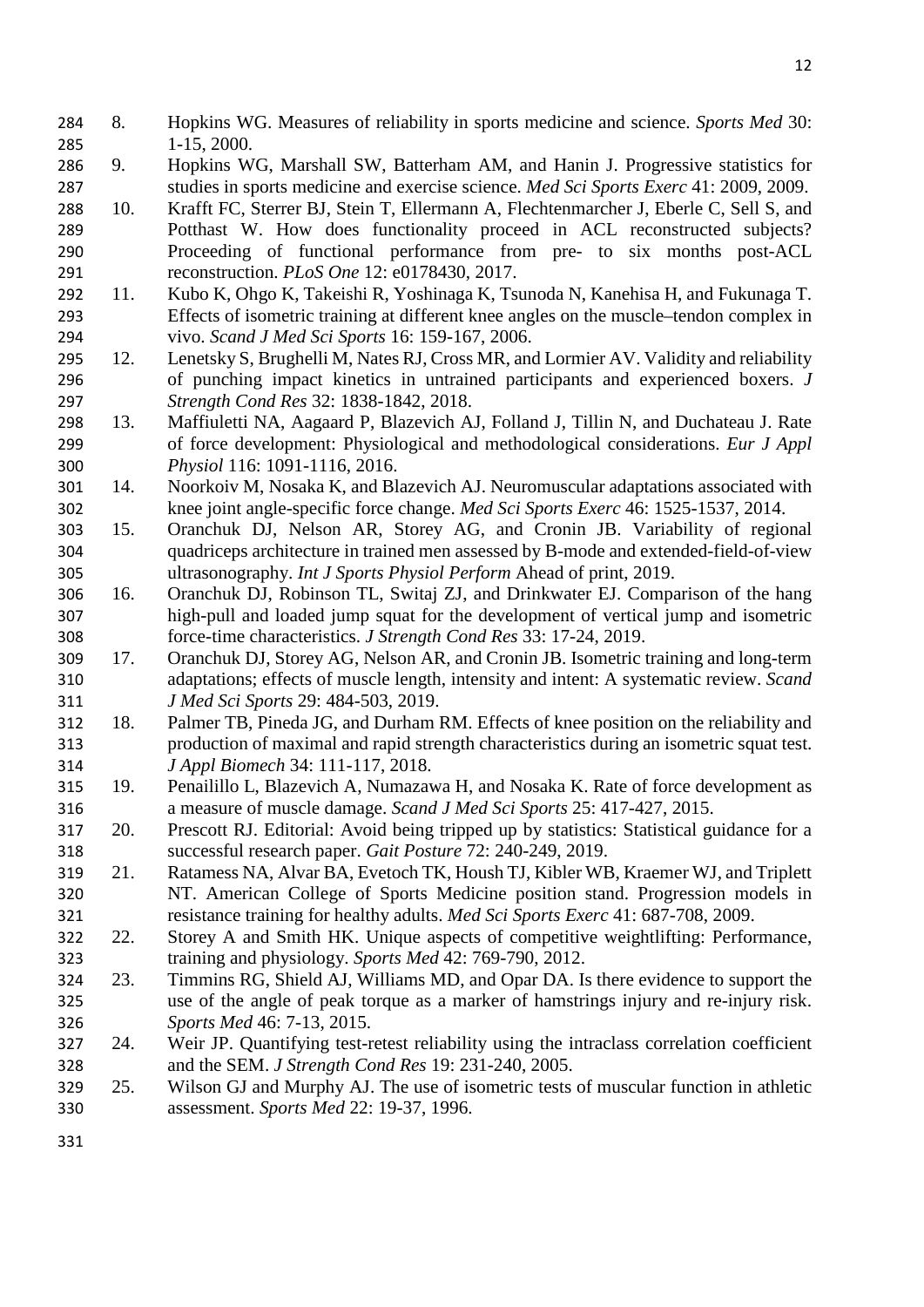|                | Mean            |                   |                 |            | Days $1-2$               |                         |                                     |      |                            |            | Days 2 - 3               |                         |      |      |                            |  |  |
|----------------|-----------------|-------------------|-----------------|------------|--------------------------|-------------------------|-------------------------------------|------|----------------------------|------------|--------------------------|-------------------------|------|------|----------------------------|--|--|
| Joint<br>angle | Day 1           | Day 2             | Day 3           | <b>TEM</b> | <b>TEM</b><br>$\times 2$ | <b>TEM</b><br>inference | <b>CV</b>                           | ICC  | <b>CV/ICC</b><br>inference | <b>TEM</b> | <b>TEM</b><br>$\times 2$ | <b>TEM</b><br>inference | CV   | ICC  | <b>CV/ICC</b><br>inference |  |  |
|                |                 |                   |                 |            |                          |                         | Peak Force (N)                      |      |                            |            |                          |                         |      |      |                            |  |  |
| $40^{\circ}$   | $611.5 \pm 140$ | $601.3 \pm 134$   | $603.6 \pm 133$ | 0.45       | 0.90                     | moderate                | 10.8                                | 0.84 | moderate                   | 0.39       | 0.78                     | moderate                | 9.6  | 0.87 | small                      |  |  |
| $70^{\circ}$   | $790 \pm 201$   | $807.2 \pm 174$   | $805.5 \pm 188$ | 0.36       | 0.72                     | moderate                | 9.2                                 | 0.88 | small                      | 0.49       | 0.98                     | moderate                | 11.5 | 0.80 | moderate                   |  |  |
| $100^{\circ}$  | $669 \pm 151$   | $679.2 \pm 153$   | $682.7 \pm 149$ | 0.28       | 0.56                     | small                   | 6.7                                 | 0.93 | small                      | 0.38       | 0.76                     | moderate                | 8.5  | 0.88 | small                      |  |  |
| Mean           |                 |                   |                 | 0.36       | 0.62                     | moderate                | 8.9                                 | 0.88 | small                      | 0.42       | 0.84                     | moderate                | 9.9  | 0.85 | small                      |  |  |
|                |                 |                   |                 |            |                          |                         | <b>RFD 0-50 (N·s<sup>-1</sup>)</b>  |      |                            |            |                          |                         |      |      |                            |  |  |
| $40^{\circ}$   | $3894 \pm 1227$ | $3739 \pm 967$    | $3635 \pm 1053$ | 0.64       | 1.28                     | large                   | 22.4                                | 0.71 | moderate                   | 0.82       | 1.64                     | large                   | 23.5 | 0.60 | large                      |  |  |
| $70^{\circ}$   | $3245 \pm 1255$ | $3003 \pm 1304$   | $2940 \pm 1121$ | 0.74       | 1.48                     | large                   | 32.2                                | 0.66 | large                      | 0.66       | 1.32                     | large                   | 27.2 | 0.70 | moderate                   |  |  |
| $100^{\circ}$  | $1690 \pm 998$  | $1577 \pm 827$    | $1670 \pm 1024$ | 0.67       | 1.34                     | large                   | 31.9                                | 0.70 | moderate                   | 0.70       | 1.40                     | large                   | 33.7 | 0.68 | moderate                   |  |  |
| Mean           |                 |                   |                 | 0.68       | 1.36                     | large                   | 28.8                                | 0.69 | moderate                   | 0.73       | 1.46                     | large                   | 28.1 | 0.66 | large                      |  |  |
|                |                 |                   |                 |            |                          |                         | <b>RFD 0-100 (N·s<sup>-1</sup>)</b> |      |                            |            |                          |                         |      |      |                            |  |  |
| $40^{\circ}$   | $3401 \pm 980$  | $3179 \pm 846.8$  | $3142 \pm 868$  | 0.57       | 1.14                     | moderate                | 18.7                                | 0.76 | moderate                   | 0.60       | 1.20                     | moderate                | 19.9 | 0.71 | moderate                   |  |  |
| $70^{\circ}$   | $3264 \pm 1061$ | $3025 \pm 1006.5$ | $2977 \pm 939$  | 0.48       | 0.96                     | moderate                | 18.8                                | 0.82 | moderate                   | 0.57       | 1.14                     | moderate                | 20.1 | 0.76 | moderate                   |  |  |
| $100^{\circ}$  | $2334 \pm 761$  | $2258 \pm 471.6$  | $2293 \pm 830$  | 0.51       | 1.02                     | moderate                | 19.4                                | 0.80 | moderate                   | 0.57       | 1.14                     | moderate                | 21.7 | 0.76 | moderate                   |  |  |
| Mean           |                 |                   |                 | 0.52       | 1.04                     | moderate                | 19                                  | 0.79 | moderate                   | 0.58       | 1.16                     | $\bf{moderate}$         | 20.6 | 0.74 | moderate                   |  |  |
|                |                 |                   |                 |            |                          |                         | <b>RFD 0-200 (N·s<sup>-1</sup>)</b> |      |                            |            |                          |                         |      |      |                            |  |  |
| $40^{\circ}$   | $2459 \pm 631$  | $2340 \pm 607.7$  | $2297 \pm 611$  | 0.55       | 1.10                     | moderate                | 15.9                                | 0.78 | moderate                   | 0.53       | 1.06                     | moderate                | 15.6 | 0.79 | moderate                   |  |  |
| $70^{\circ}$   | $2804 \pm 790$  | $2643 \pm 755.3$  | $2618 \pm 728$  | 0.43       | 0.86                     | moderate                | 14                                  | 0.85 | moderate                   | 0.47       | 0.94                     | moderate                | 14.9 | 0.82 | moderate                   |  |  |
| $100^{\circ}$  | $2271 \pm 575$  | $2224 \pm 584$    | $2266 \pm 637$  | 0.39       | 0.78                     | moderate                | 11.8                                | 0.87 | moderate                   | 0.43       | 0.86                     | moderate                | 13   | 0.85 | moderate                   |  |  |
| Mean           |                 |                   |                 | 0.46       | 0.92                     | moderate                | 13.9                                | 0.83 | moderate                   | 0.48       | 0.96                     | moderate                | 14.5 | 0.82 | moderate                   |  |  |
|                |                 |                   |                 |            |                          |                         | RFD 100-200 $(N \cdot s^{-1})$      |      |                            |            |                          |                         |      |      |                            |  |  |
| $40^{\circ}$   | $1534 \pm 460$  | $1501 \pm 446.6$  | $1452 \pm 459$  | 0.74       | 1.48                     | large                   | 21.5                                | 0.67 | moderate                   | 0.53       | 1.06                     | moderate                | 17.1 | 0.79 | moderate                   |  |  |
| $70^{\circ}$   | $2344 \pm 649$  | $2261 \pm 634.6$  | $2259 \pm 637$  | 0.45       | 0.90                     | moderate                | 13.9                                | 0.84 | moderate                   | 0.46       | 0.92                     | moderate                | 15   | 0.83 | moderate                   |  |  |
| $100^{\circ}$  | $2207 \pm 560$  | $2190 \pm 557.1$  | $2240 \pm 558$  | 0.39       | 0.78                     | moderate                | 10.9                                | 0.87 | moderate                   | 0.37       | 0.74                     | moderate                | 10.4 | 0.88 | moderate                   |  |  |
| Mean           |                 |                   |                 | 0.53       | 1.06                     | moderate                | 15.4                                | 0.79 | moderate                   | 0.45       | 0.90                     | moderate                | 14.2 | 0.83 | moderate                   |  |  |
|                |                 |                   |                 |            |                          |                         | Impulse $0-50$ (N·s)                |      |                            |            |                          |                         |      |      |                            |  |  |
| $40^{\circ}$   | $10.6 \pm 5.7$  | $9.38 \pm 4.3$    | $9.19 \pm 4.6$  | 0.51       | 1.02                     | moderate                | 32.9                                | 0.80 | moderate                   | 0.57       | 1.14                     | moderate                | 32.9 | 0.76 | moderate                   |  |  |
| $70^{\circ}$   | $8.15 \pm 6$    | $7.26 \pm 5.8$    | $6.8 \pm 4.4$   | 0.70       | 1.40                     | large                   | 56.2                                | 0.68 | moderate                   | 0.57       | 1.14                     | moderate                | 42.5 | 0.76 | moderate                   |  |  |
| $100^{\circ}$  | $2.93 \pm 3.5$  | $2.52 \pm 2.6$    | $2.86 \pm 3.6$  | 0.66       | 1.32                     | large                   | 61                                  | 0.70 | moderate                   | 0.70       | 1.40                     | large                   | 63.1 | 0.68 | moderate                   |  |  |
| Mean           |                 |                   |                 | 0.62       | 1.24                     | large                   | 50                                  | 0.73 | moderate                   | 0.61       | 1.22                     | large                   | 46.2 | 0.73 | moderate                   |  |  |
|                |                 |                   |                 |            |                          |                         | Impulse $0-100$ (N·s)               |      |                            |            |                          |                         |      |      |                            |  |  |
| $40^{\circ}$   | $21.9 \pm 10.6$ | $27.3 \pm 12.3$   | $16.8 \pm 12.9$ | 0.52       | 1.04                     | moderate                | 36.3                                | 0.79 | moderate                   | 0.52       | 1.04                     | moderate                | 33.1 | 0.79 | moderate                   |  |  |

**Table 1.** Test-retest variability of isometric knee extension force production over three repeated measures.